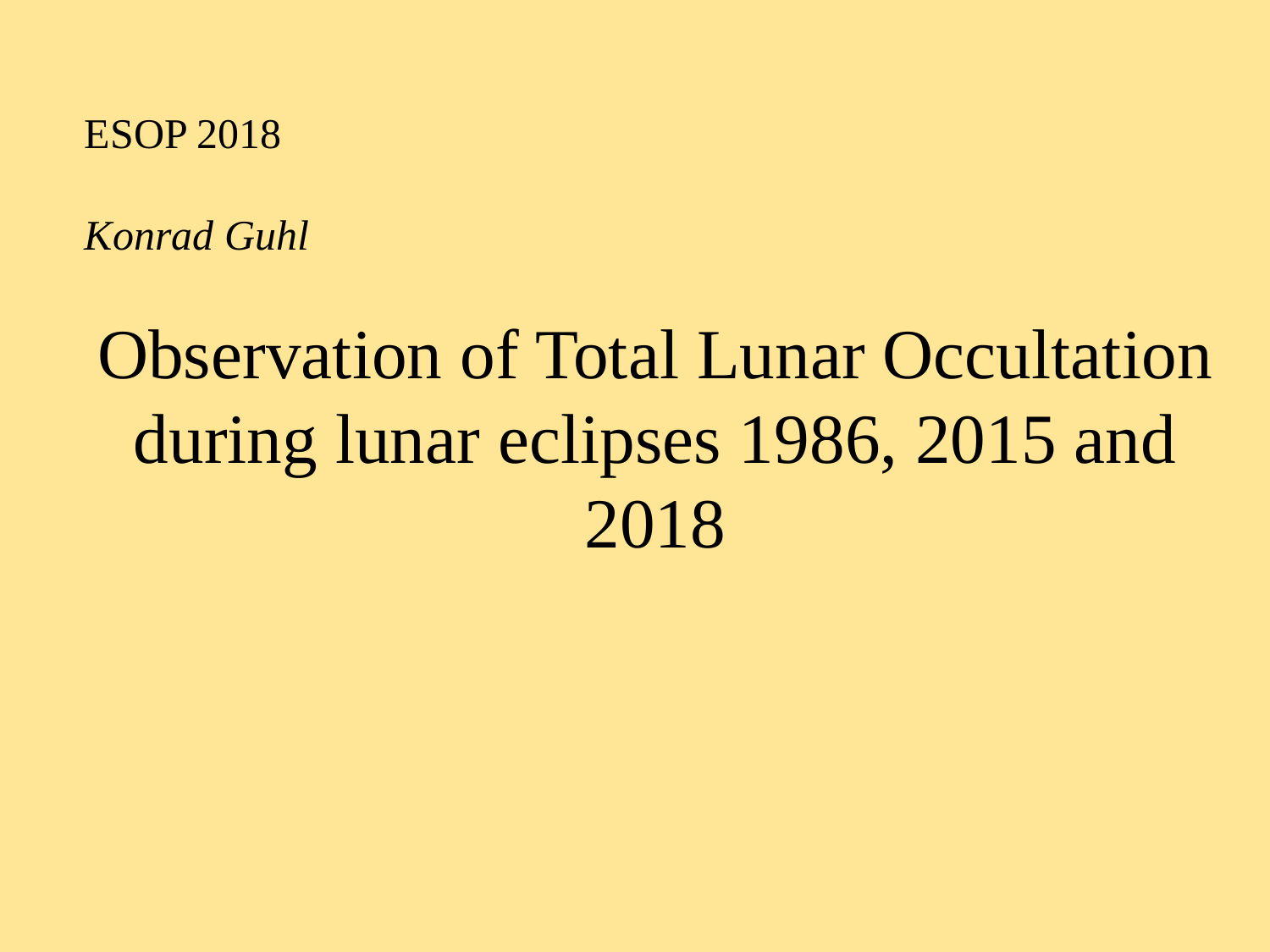## Already during the total lunar eclipse 17.October 1986 observation of shadow contacts and total eclipses are done:

 $VP$  $U_{1}$ Shallean trille: 3429 19 MM  $hF$ 24 107 270 92 128 112 4.9 0.4 17/18 43 57/0 2 500362 93 10.9 KO OE 179 Object bedall !! bered / BAR Clember 44th 16.66. Eint E00 362  $3430$  $\mathcal{B}_{i}(t_{y})$ 18 44 01.83  $1834.7$  $-1.45$ 18" 42" 555 Drister dus 3431 00382 1975.0566  $-1.3$ 19 24. 50.83  $44.2$ Usuanitus  $184.497355$  $34320$   $267185$ <br> $3433$  Unidenfield  $49.6$  $51.2$ 19 26 07.02  $-1,6$ Tyda 18" 51 055  $54.1$ 19 27 95:54  $52.0$  $-0,9$ Veg clairbil 18" 57"00  $58.1 - 1.1$ L'unidelut 15  $P6 - 0.4$ Caplace 19" 02 250  $074$  $03.9 - 1.5$  $D$ lo to  $194 n \times 255$  $11.4$ Uber any thep 16.10.86 6° 47 13.95  $12.4$  $-1.0$  $19 10.66$   $10^{10}$   $14.35$ = gara in 78" 15 megativ No. ~ 17 10.86 70" = 014 0,48  $2 \rightarrow \sqrt{4}$ 30 116 720 40 74 61 4.9 0.3 17/19 24 51/D 2 E00387 95 8.9 KO OE 179 30 116 710 45 79  $664.90.3$ 17/19 26 06/D 2 E00390 95 9.0 FS **OE 179**  $10$ AAN B3420  $A4$  $ALA6$  $11$  $\mathbf{11}$  $A638$ 3840 Ang (4) 40  $50$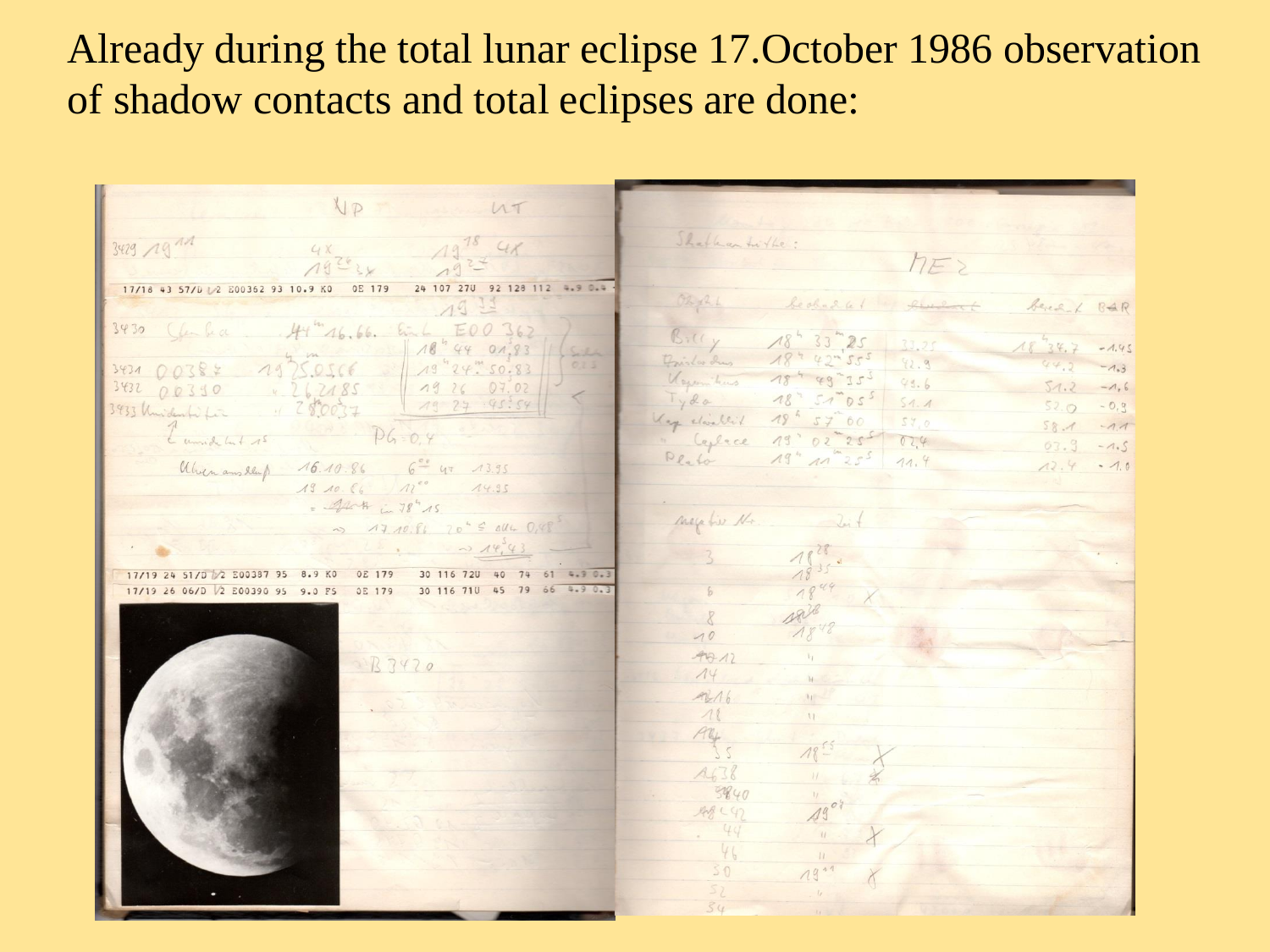# Lunar eclipse Sept 28 2015 – what's to do?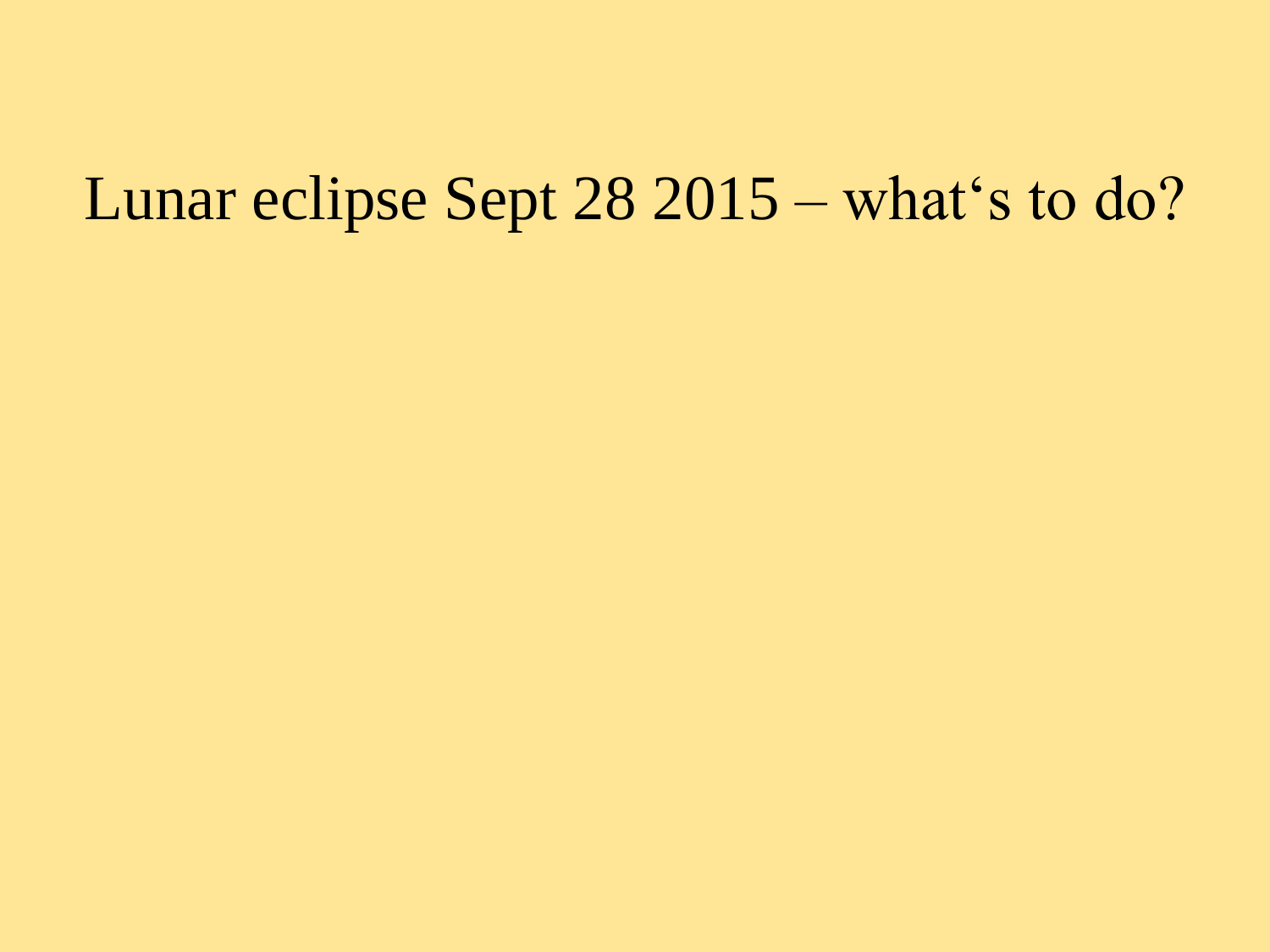# Lunar eclipse Sept  $28\,2015$  – what's to do?

With "occult" for the night September 2015 68 events calculatet.

$$
\rightarrow
$$
 ,...let's try<sup>"</sup>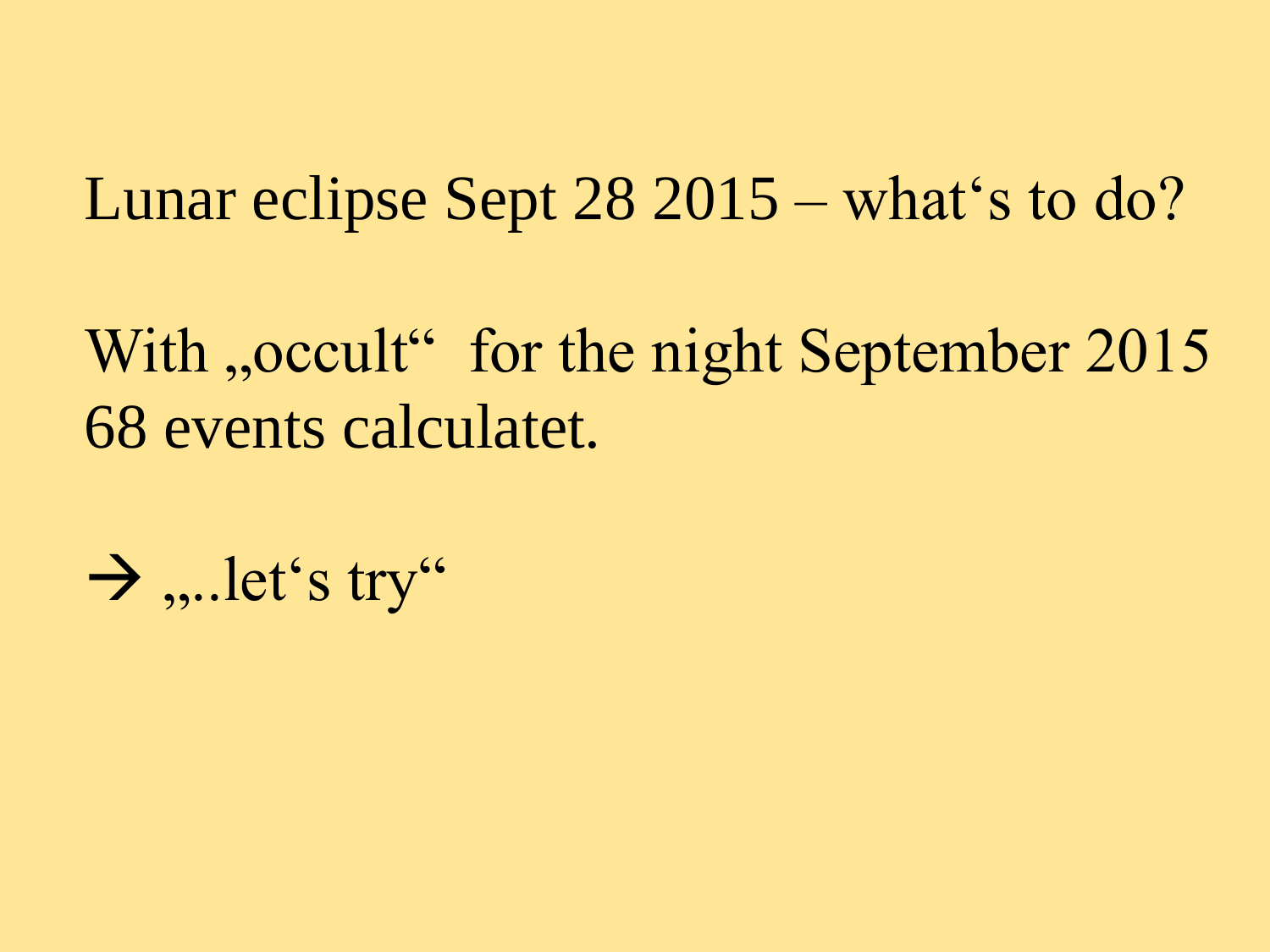day Time P Star Sp Mag Mag % Elon Sun Moon CA PA VA AA Libration A B RV Cct durn R.A. (J2000) Dec Mdist SV y m d h m s No D v r V ill Alt Alt Az o o o o L B m/o m/o "/s o sech m s o m s Mm m/s 15 Sep 28 1 24 58 r X187334 11.8 77E 178 28 224 -87S 214 189 239 -0.5 +0.9 +0.7+0.6 .432 -146.6 0 11 16.5 0 7 40 353.8 896.1 15 Sep 28 1 27 29 R X 176 K0 10.8 10.3 73E 178 28 225 -77S 204 179 229 -0.5 +0.9 +0.5 +1.0 .374 -136.2 0 11 32.1 0 6 41 353.9 897.7 15 Sep 28 1 31 19 R X 182 A0 9.6 9.5v 66E 178 28 226 -76S 203 177 228 -0.5 +0.9 +0.5+1.0 .368 -135.0 0 11 40.7 0 7 19 353.9 900.3  $X$  182 = HD 728, 9.7, range 0.00, 6CR, Type DSCT, Period 0.066994 days 15 Sep 28 1 37 41 m X 54727 11.7 11.3 53E 178 28 228 94U 338 312 3 -0.5 +0.9 +9.9 +9.9 .000 90.0 0 11 53.6 0 39 54 353.9 904.1 15 Sep 28 1 39 25 r X 54742 11.7 11.2 50E 178 27 228 -67S 193 166 218 -0.5 +0.9 +0.4+1.7 .298 -124.7 0 12 7.8 0 8 2 354.0 905.9 1.15 Sep 28 1 42 41 D X 218 G5 10.2 9.8 43E 178 27 229 69U 79 53 104 -0.5 +0.9 +0.9 -0.9 .514 -11.5 0 13 35.2 0 28 16 354.0 906.9 15 Sep 28 1 47 3 r X187335 12.4 34E 178 26 230 -42N 262 234 286 -0.5 +0.9 +0.9 -0.9 .512 166.5 0 11 30.8 0 23 33 354.1 911.8 15 Sep 28 1 47 8 d X187369 11.8 34E 178 27 230 62U 74 47 99 -0.5 +0.9 +0.9 -0.7 .523 -5.8 0 13 42.5 0 30 47 354.0 910.1 15 Sep 28 1 49 20 r X187340 12.0 30E 178 26 231 -70N 234 206 259 -0.5 +0.9 +0.7 -0.2 .512 -166.0 0 11 47.3 0 16 34 354.1 913.5 158.8 1-94.00 194.158.8 1.6 1.6 1.7 1.6 11.2 1.6 1.7 1.6 1.2 1.6 1.7 1.6 1.7 1.6 1.7 1.6 1.7 1.6 1.7 1.6 1.7 1 0 11 58.1 0 15 31 354.1 915.6 15 Sep 28 1 52 28 r X187341 12.2 24E 178  $26\,231\,$  -59N 244 216 269 -0.5 +0.9 +0.8 -0.5 .528 -175.7 0 11 47.8 0 19 40 354.1 916.0 15 Sep 28 1 52 49 m X187351 12.3 23E 178 26 232 74U 338 310 3 -0.5 +0.9 +9.9 +9.9 .000 90.0 0 12 19.2 0 45 46 354.1 915.3 15 Sep 28 1 55 0 R X 190 F 10.7 10.5 19E 178 25 232 -83N 220 191 245 -0.5 +0.9 +0.6+0.2 .466 -151.4 0 12 10.2 0 14 38 354.2 917.8 15 Sep 28 1 55 34 r X187347 12.5 18E 178 25 232 -74N 229 200 254 -0.5 +0.9 +0.7 -0.1 .500 -160.5 0 12 3.7 0 16 35 354.2 918.3 15 Sep 28 1 56 37 d X 54846 11.6 11.0 17E 178 25 232 74U 106 78 131 -0.5 +0.9 +1.0-1.8 .421 -37.5 0 14 1.4 0 23 23 354.1 917.5 15 Sep 28 1 57 11 m X187365 11.6 16E 178 25 232 -36S 158 130 183 -0.5 +0.9 +9.9 +9.9 .000 -90.0 0 13 24.1 0 11 26 354.2 918.6 15 Sep 28 1 57 53 R X 191 F 10.4 9.9 15 E 178 25 233 -76N 227 198 251 -0.5 +0.9 +0.7 +0.0 .494 -158.3 0 12 9.9 0 16 35 354.2 920.0 15 Sep 28 1 59 54 d X187368 12.0 11E 179 25 233 40U 34 5 59 -0.5 +0.9 +0.6 +0.5 .437 34.7 0 13 40.3 0 42 37 354.2 919.9 15 Sep 28 2 12 58 M X 54843 11.0 10.7 0E 179 23 236 95U 159 129 183 -0.5 +0.9 +9.9 +9.9 .000 -90.0  $0.1356.9$  0.13 37 354.4 931.2 15 Sep 28 2 13 55 M X 54781 11.1 10.7 0E 179 24 236 46U 339 309 4 -0.5 +0.9 +9.9 +9.9 .000 90.0 0 13 1.9 0 50 1 354.3 932.0 15 Sep 28 2 14 32 r X187355 11.8 0E 179 23 236 95U 237 207 262 -0.5 +0.9 +0.7-0.4 .529 -168.8 0 12 35.6 0 22 25 354.4 933.5 15 Sep 28 2 19 19 D X 54867 11.1 10.8 0E 179 23 237 71U 117 87 142 -0.5 +0.9 +1.0-2.5 .356 -48.8 0 14 41.9 0 24 39 354.4 935.9 15 Sep 28 2 21 40 d X187383 12.0 0 14 53.6 0 35 6 354.4 937.5 107 -0.5 +0.9 +0.8 -1.1 .526 -13.8 0 14 53.6 0 35 6 354.4 937.5 15 Sep 28 2 22 36 d X187381 12.4 0E 179 23 238 24U 38 7 63 -0.5 +0.9 +0.5 +0.2 .466 30.8 0 14 30.2 0 46 22 354.4 938.4 15.41 5.0 5 + 0.9 + 0.7 - 0.9 + 0.7 - 0.9 + 0.7 + 0.9 + 0.9 + 0.9 + 0.7 + 0.9 + 0.7 + 0.9 + 0.7 + 0.9 + 0.7 + 0.9 + 0.7 + 0.9 + 0.7 + 0.9 + 0.7 + 0.9 + 0.7 + 0.9 + 0.7 + 0.9 + 0.7 + 0.9 + 0.7 + 0.9 + 0.7 + 0.9 + 0.7 + 0.9 0 14 57.5 0 38 11 354.5 940.0 15 Sep 28 2 27 19 M 109073 K2 9.6 9.1 0E 179 22 239 29U 339 308 4 -0.5 +0.9 +9.9 +9.9 000 90.0 0 13 32.4 0 50 49 354.5 943.4 15 Sep 28 2 31 24 m X187367 12.1  $0E179$  21 240 23U 339 308 4 -0.5 +0.9 +9.9 +9.9 .000 90.0 0 13 38.6 0 53 12 354.5 947.0 15 Sep 28 2 33 11 d X 54879 11.6 11.4 0E 179 21 240 32U 46 14 71 -0.5 +1.0 +0.5 -0.1 .503 23.4 0 14 58.7 0 46 58 354.6 947.6 15 Sep 28 2 34 18 d X187379 11.6 0E 179 21 241 11U 2 330 27 -0.5 +1.0 +0.1 + 2.9 .214 67.0 0 14 15.2 0 52 15 354.6 949.1 15 Sep 28 2 35 29 D 109080 G0 9.2 9.0 0E 179 21 241 15U 348 316 13 -0.5 +1.0 -0.8 + 9.1 .086 81.0 0 14 1.3 0 52 7 354.6 950.4 15 Sep 28 2 43 42 R X 218 G5 10.2 9.8 0E 179 19 243 67U 238 205 263 -0.5 +1.0 +0.5 -0.5 .543 -168.5 0 13 35.2 0 28 16 354.8 959.1 15 Sep 28 2 44 48 R 109080 G0 9.2 9.0 0E 179 20 243 14U 330 298 355 -0.5 +1.0 +9.9+9.9 .087 99.0 0 14 1.3 0 52 7 354.7 959.3 15 Sep 28 2 45 56 r X 54846 11.6 11.0 0E 179 19 243 74U 212 179 237 -0.5 +1.0 +0.4 +0.4 .441 -142.5 0 14 1.4 0 23 23 354.8 961.0 15 Sep 28 2 48 44 r X187369 11.8 0 13 42.5 0 30 47 354.8 963.8 10 + 0.0 + 0.0 + 0.0 + 0.0 + 0.0 + 0.0 + 0.0 + 0.0 + 0.0 + 0.0 + 0.0 + 0.0 + 0.0 + 0.0 + 0.0 + 0.0 + 0.0 + 0.0 + 0.0 + 0.0 + 0.0 + 0.0 + 0.0 + 0.0 + 0.0 + 0.0 + 0.0 + 0.0 + 0.0 + 0.0 + 0.0 + 0.

### Till 2h50 33 occultation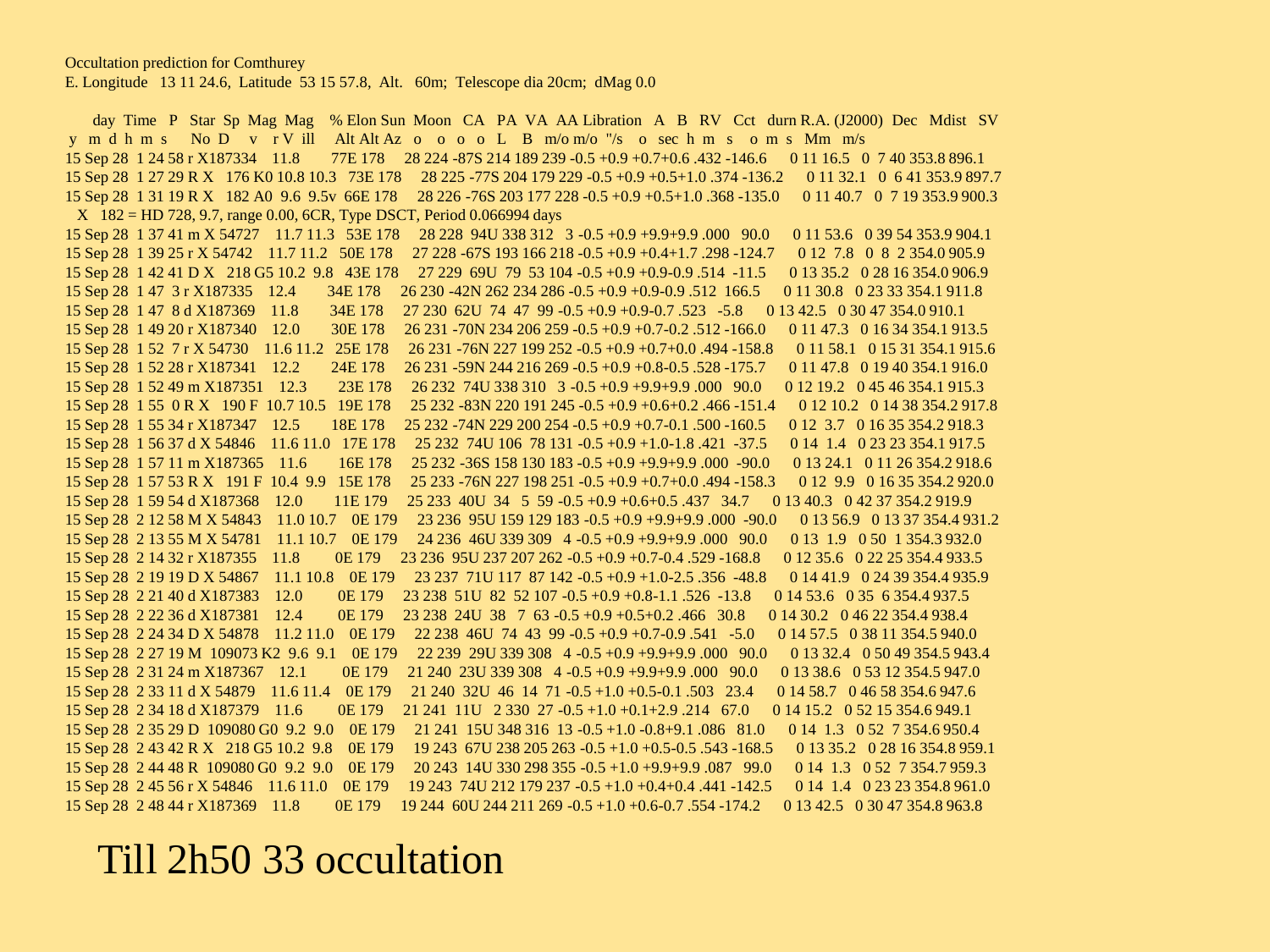**Occultation prediction for Comthurey** E. Longitude 13 11 24.6, Latitude 53 15 57.8, Alt. 60m; Telescope dia 20cm; dMag 0.0

day Time P Star Sp Mag Mag % Elon Sun Moon CA PA VA AA Libration A B RV Cct durn R.A. (J2000) Dec Mdist SV y mdhms NoD v rVill AltAltAzooooL B m/om/o"/sosechms om s Mm m/s

15 Sep 28 2 50 10 r X187368 12.0 0E 179 19 245 37U 284 251 309 -0.5 +1.0 +0.7-1.9 .459 145.3 0 13 40.3 0 42 37 354.8 964.9 15 Sep 28 2 57 38 r X187379 11.6 0E 179 18 246 12U 317 283 342 -0.5 +1.0 +1.0-4.5 .219 113.0 0 14 15.2 0 52 15 354.9 971.5 15 Sep 28 2 59 35 D X 54935 11.5 11.1 0E 179 18 246 62U 58 25 83 -0.5 +1.0 +0.5 -0.5 .551 11.4 0 16 2.8 0 49 15 354.9 971.7 15 Sep 28 2 59 38 R X 54867 11.1 10.8 0E 179 17 246 73U 201 167 226 -0.5 +1.0 +0.3+0.9 .371 -131.2 0 14 41.9 0 24 39 355.0 973.7 15 Sep 28 2 59 52 d X187397 12.4 0E 179 18 246 52U 39 5 64 -0.5 +1.0 +0.4 +0.1 .481 31.1 0 15 48.1 0 53 36 354.9 972.1 15 Sep 28 3 13 58 r X187381 12.4 0E 179 16 250 27U 281 247 306 -0.5 +1.0 +0.6-1.8 .490 149.2 0 14 30.2 0 46 22 355.2 987.9 15 Sep 28 3 17 5 D X 54970 9.9 9.7 0E 179 16 250 89U 82 47 106 -0.5 +1.0 +0.5 -1.2 .560 -11.6 0 16 49.6 0 46 18 355.2 988.7 15 Sep 28 3 20 7 r X187383 12.0 0E 179 15 251 55U 236 202 261 -0.5 +1.0 +0.4-0.5 .558 -166.3 0 14 53.6 0 35 6 355.3 994.0 0E 179 15 251 45U 340 305 5 -0.5 +1.0 +9.9 + 9.9 .000 90.0 0 15 31.8 1 1 19 355.3 995.5 15 Sep 28 3 22 46 m X187393 12.1 15.5 (398.2 16 17.5 (398.2 16 17.5 175.2 16.4 17.5 175.3 175.3 175.3 175.3 175.3 175.3 175.3 175.3 175.3 175.3 175.3 175.3 175.3 175.3 175.3 175.3 175.3 175.3 175.3 175.3 175.4 175.4 175.5 175.4 175.5 175.4 175.4 175.4 175 15 Sep 28 3 26 1 d X187409 11.8 1E 179 14 252 84U 40 5 65 -0.5 +1.0 +0.3 +0.0 .498 30.3 0 16 45.7 0 58 28 355.3 997.8 15 Sep 28 3 26 56 d X 54977 11.8 11.4 2E 179 14 252 96U 67 32 92 -0.5 +1.0 +0.4 -0.8 .576 3.2 0 17 6.5 0 52 18 355.3 998.6 15 Sep 28 3 27 33 r X 54879 11.6 11.4 2E 179 14 252 36U 274 239 299 -0.5 +1.0 +0.5-1.6 .531 156.6 0 14 58.7 0 46 58 355.41001.5 15 Sep 28 3 28 55 d X187418 11.9 4E 179 14 252 5S 89 54 113 -0.5 +1.0 +0.4-1.4 .549 -18.3 0 17 16.0 0 46 34 355.31000.6 15 Sep 28 3 29 36 d X187411 12.1 5E 179 14 253 86U 35 360 60 -0.5 +1.0 +0.3 +0.2 .472 35.5 0 16 48.8 1 0 5 355.31001.5 15 Sep 28 3 41 21 M X187413 11.4 23E 179 12 255 -73N 160 125 185 -0.5 +1.0 +9.9+9.9 .000 -90.0 0 17 1.6 0 30 41 355 61014.5 0 17 19.8 0 35 23 355.61016.0 15 Sep 28 3 43 48 D X 55018 11.2 11.1 27E 179 12 255 -10N 97 61 122 -0.5 +1.0 +0.4-1.7 .526 -26.3 0 17 48.4 0 47 4 355.61016.0 15 Sep 28 3 45 29 m X187415 12.3  $30E179$  11 256 -75N 161 125 185 -0.5 +1.0 +9.9 +9.9 .000 -90.0 0 17 10.1 0 31 57 355.61018.9 15 Sep 28 3 49 18 r X187397 12.4 38E 179 -12 11 257 55U 282 246 307 -0.5 +1.0 +0.4-1.8 .507 148.9 0 15 48.1 0 53 36 355.71023.9 15 Sep 28 3 49 32 D X 314 F5 10.5 10.3 38E 179 -12 11 256 1N 82 47 107 -0.5 +1.0 +0.3 -1.2 .578 -11.7 0 18 1.0 0 52 25 355.61021.8 15 Sep 28 3 52 20 D X187426 11.3 44E 179 -11 11 257 0N 82 46 107 -0.5 +1.0 +0.3 -1.2 .581 -11.0 0 18 7.2 0 53 9 355.71024.8 15 Sep 28 3 55 6 D X187424 11.4 49E 179 -11 10 258 25N 56 20 81 -0.5 +1.0 +0.3 -0.6 .574 15.0 0 18 2.6 1 0 43 355.71027.8 158cm 28 3 55 50 d X 55034d 11.7 11.2 51E 179 -11 10 258 -41N 121 85 145 -0.5 +1.0 +0.4-2.7 .384 -49.8 0 18 6.5 0 42 53 355.81028.9 X 55034 is double: AB 11.5 11.6 1.8" 351.0,  $dT = -3sec$ 

X 55034 is a close double. Observations are highly desired

168.6 15 Sep 28 3 56 9 R X 54935 11.5 11.1 52E 179 -11 10 258 65U 262 226 287 -0.5 +1.0 +0.3 -1.3 .584 0 16 2.8 0 49 15 355.81031.4 15 Sep 28 3 56 21 m X187410 12.1 52E 179 -11 10 258 88U 341 305 6 -0.5 +1.0 +9.9 +9.9 .000 90.0 0 16 46.6 1 8 19 355.81030.3 15 Sep 28 3 59 30 R 109110 G5 9.0 8.6 58E 179 -10 9 258 -81S 178 141 202 -0.5 +1.0 +0.0+4.0 .171 -106.7 0 17 19.8 0 35 23 355.81034.0 15 Sep 28 4 3 1 d X187432 12.3 65E 179 -10 9 259 -9N 85 49 110 -0.5 +1.0 +0.3 -1.3 .582 -13.8 0 18 31.7 0 54 22 355.91036.1 15 Sep 28 4 7 18 d X187435 12.3 73E 179 -9 9 260 -19N 92 56 117 -0.5 +1.0 +0.3 -1.5 .561 -21.2 0 18 41.8 0 53 2 355 91040.8 15 Sep 28 4 9 41 M 109126 G5 7.2 6.5 78E 179 -9 8 260 -89N 161 125 186 -0.5 +1.0 +9.9+9.9 .000 -90.0 0 18 3.6 0 37 0 356.01044.5 168.5 - 168.5 - 1.0 + 0.2 - 0.0 + 1.0 + 0.2 - 0.7 + 168.5 - 179 - 189.5 - 179 - 189.5 - 199.7 - 179 - 189.5 - 1 0 16 49.6 0 46 18 356.11049.3 15 Sep 28 4 14 36 r X187409 11.8 86E 179 -8 7 262 85U 282 245 306 -0.5 +1.0 +0.2-1.8 .525 149.7 0 16 45.7 0 58 28 356.11051.1 15 Sep 28 4 15 19 r X187411 12.1 87E 179 -8 7 262 87U 287 250 312 -0.5 +1.0 +0.2-2.0 .495 144.5 0 16 48.8 1 0 5 356.11051.7 0 18 51.2 1 3 47 356.01049.6 15 Sep 28 4 15 28 D X 55059 10.3 9.8 87E 179 -8 8 262 9N 60 23 85 -0.5 +1.0 +0.2 -0.7 .594 11.7 15 Sep 28 4 15 31 d X187438 12.5 87E 179 -8 8 262 10N 59 22 84 -0.5 +1.0 +0.2 -0.6 .592 12.5 0 18 51.0 1 3 57 356.01049.6

### Ab 2h50 36 Sternbedeckungen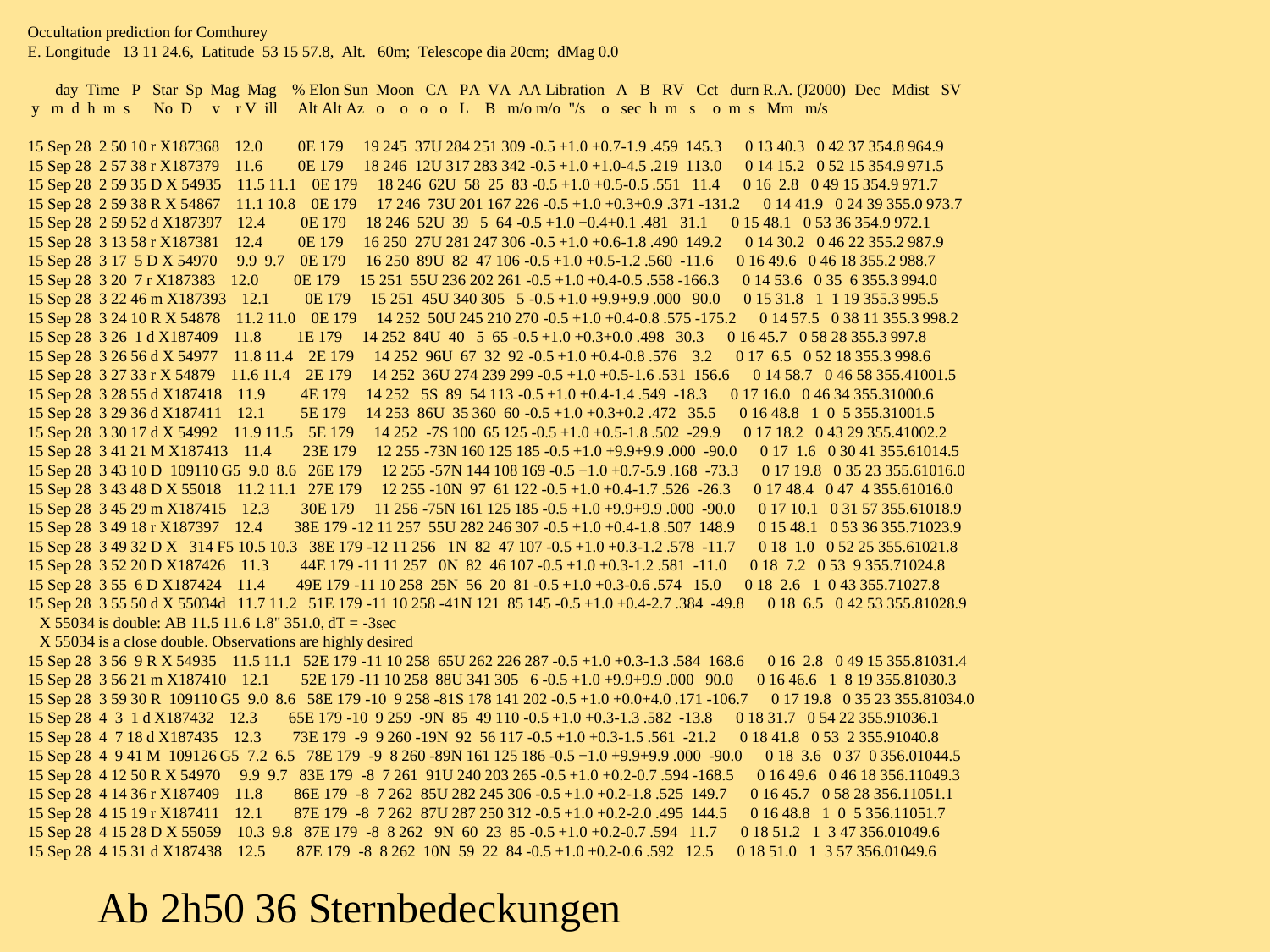Prediction with "occult" 68 occultation from 01h24 till 04h15

Totality 2h11 - 3h23

But in the partial phase we see a , dark limb"

Brightest star: 9m0 Smallest star: 12m5

Dissapearence: 29 Reappearance 27

Sum  $56 + 12$ ,  $m'' =$  close transit

---------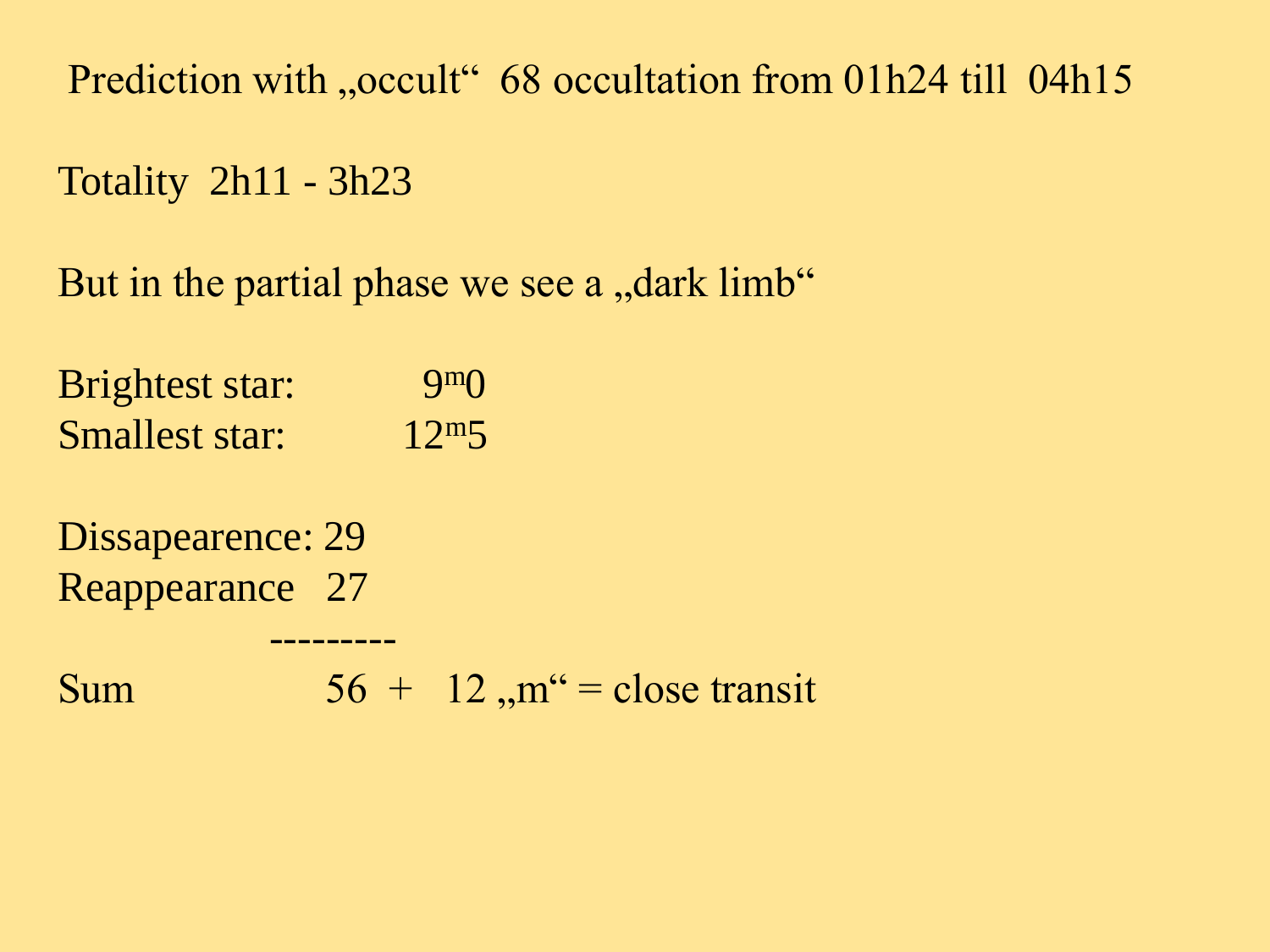Find the star for an total occultation CA helpful

Ephemerides give -S,+S, -N+N But during totality "U"

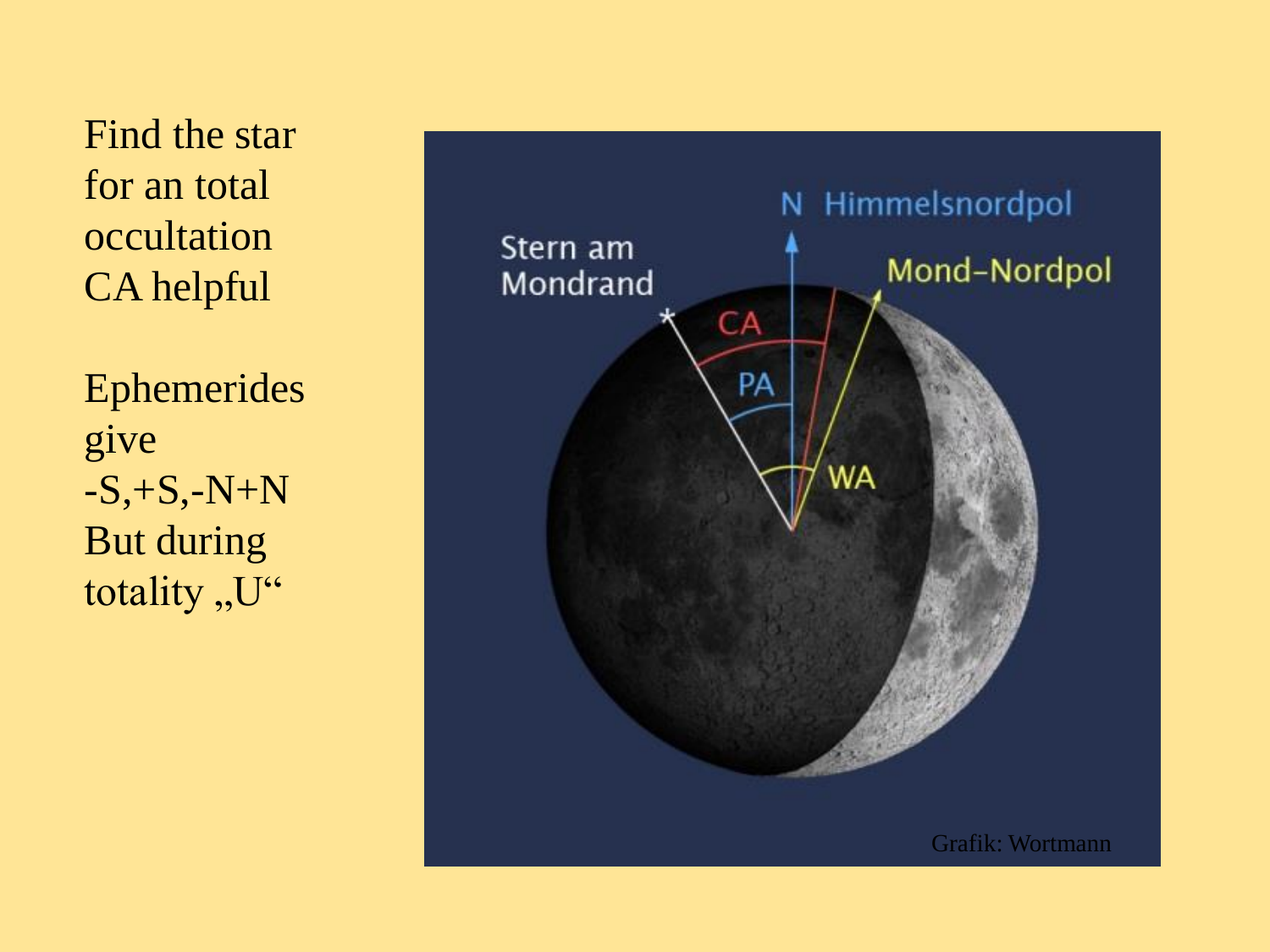CA Cusp Angle - the angle of the event around the limb of the moon, measured from the nearest cusp. -'ve values indicate a bright limb event. The cusps are usually N (north) or S (south), but near full moon can be E (East) or W (west).

The CA angle during a lunar eclipse is not actually an angle in the normal sense. That value is the distance from the centre of the umbra as a percentage of the umbral radius. So a value of 90U is 90% of the umbral radius from the centre of the shadow. The value is given up to a maximum of 103 . It is explained in the Help file topic for lunar occultations.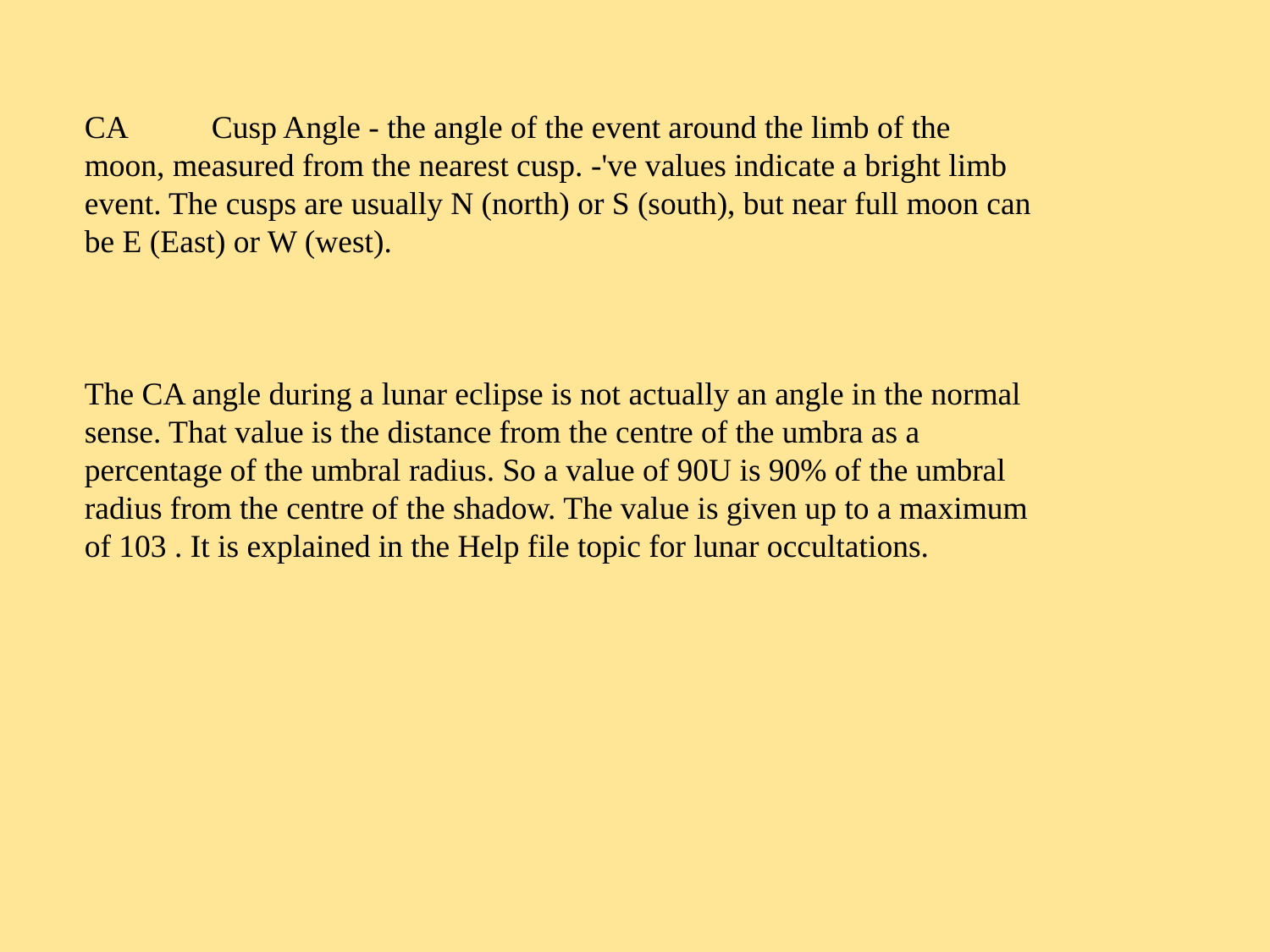

## X187368 12m0 0,202 s exposition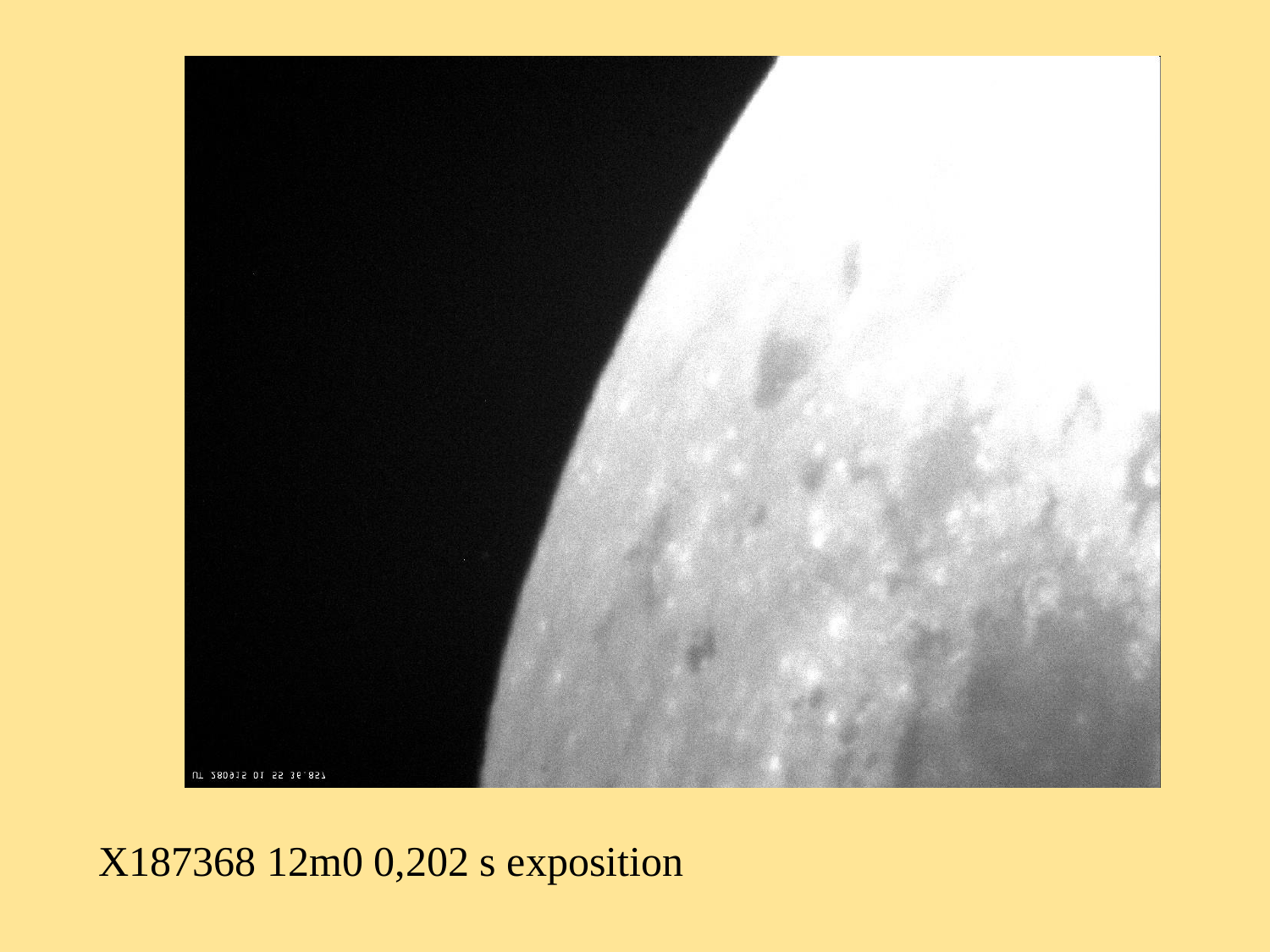





X54867 11m1 100ms exp. Disapperance: 2h19m19s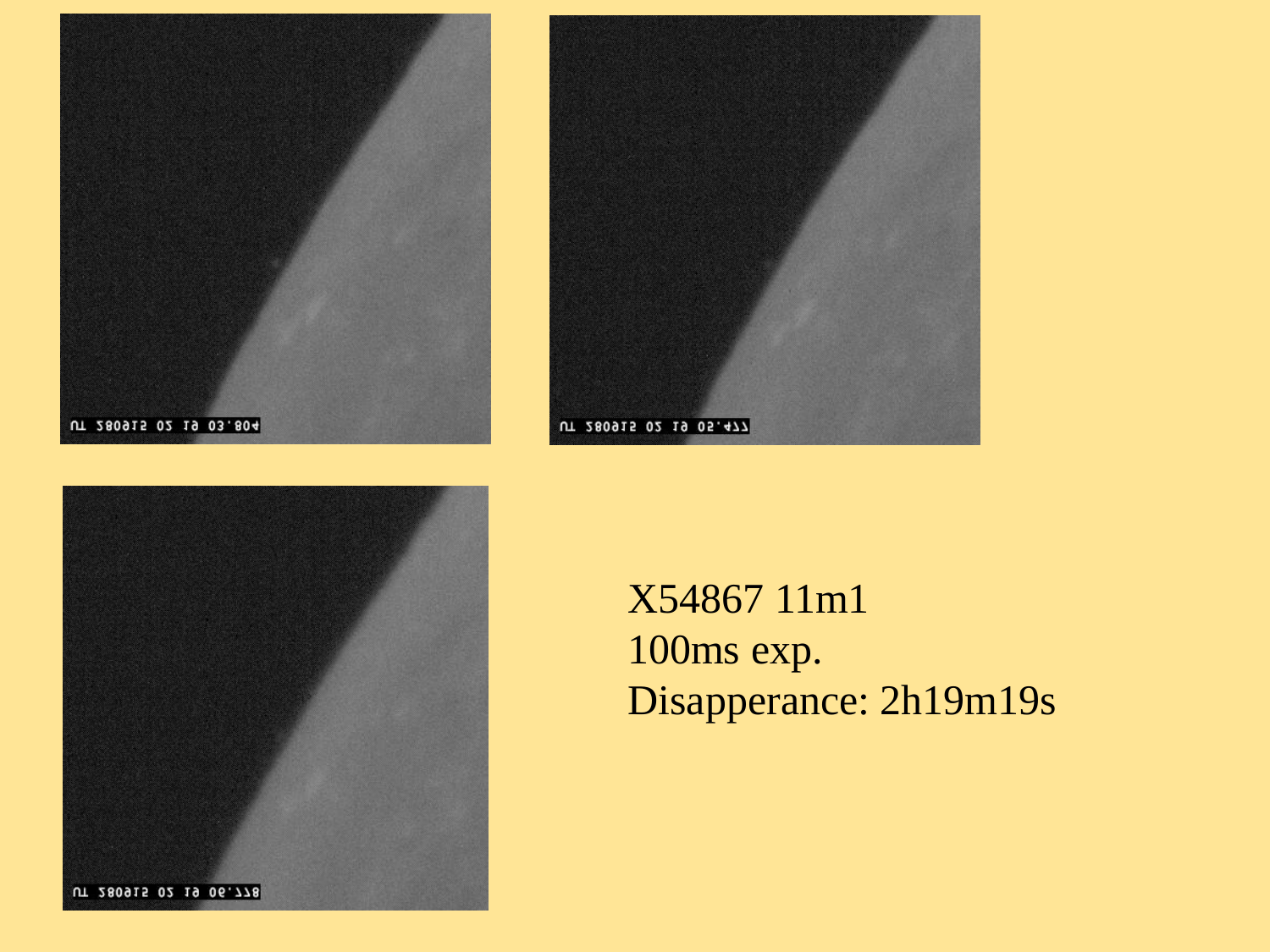In Comthurey (E13°11'30,8" N 53°16'03.9") with an 180/1800 mm Meniscas + QHY 5 II Camera this events are observed:

B 6062: X187368 12m0 Ephemeride 01h59m54s B 6063: X054867 11m1 Ephemeride 02h19m19s B 6064: X054878 11m2 Ephemeride 02h24m34s B 6065: X054879 11m6 Ephemeride 02h33m11s B 6066: X054935 11m5 Ephemeride 02h59m35s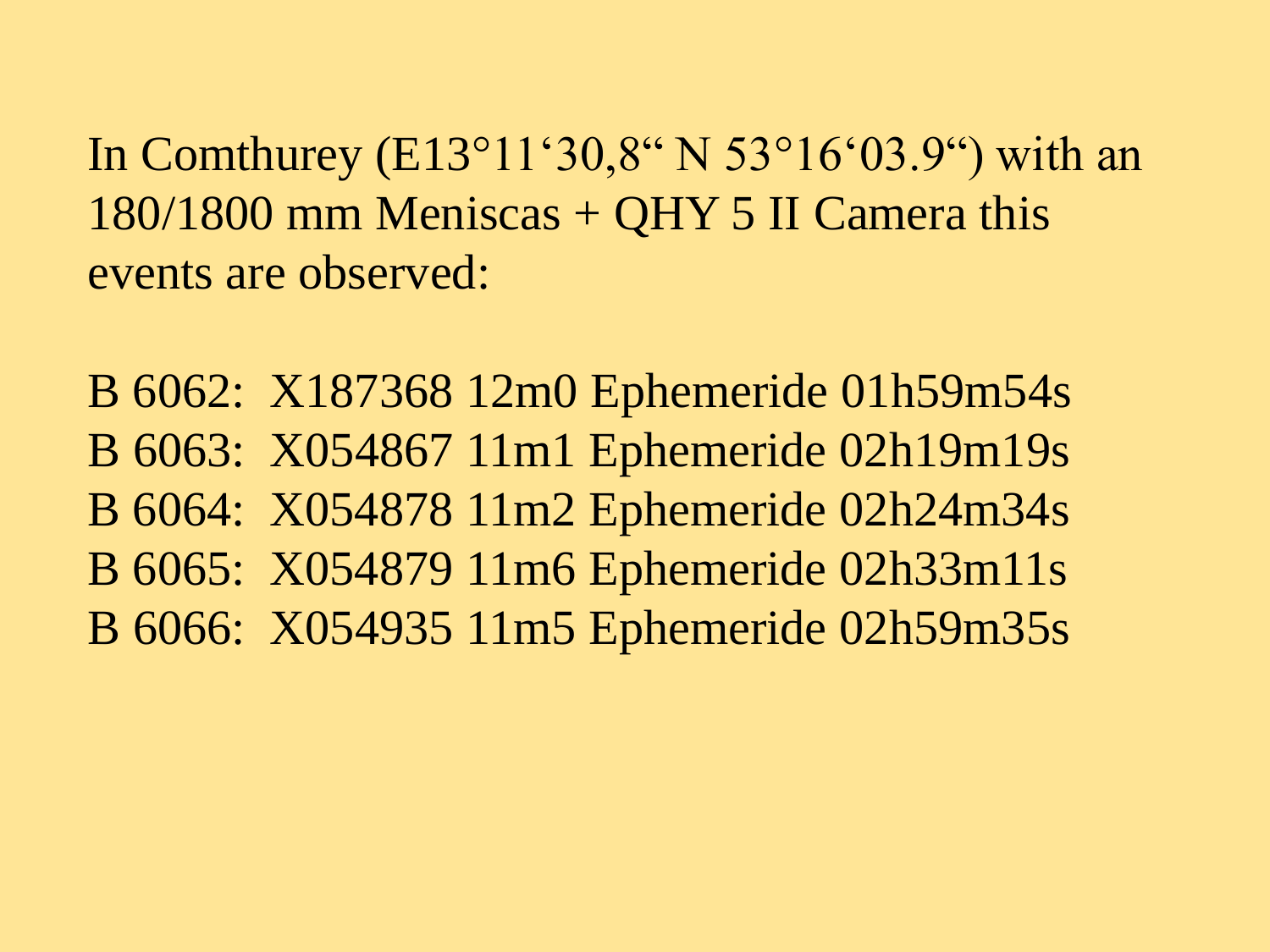## Conclusion:

- the total occulted moon is bright !
- only stars above sky brightness are to see
- $\rightarrow$  S/N-ratio star/sky
- only stars brighter as the (dark) moon give a light curve
- $\rightarrow$  S/N-ratio star/moon

Next lunar eclipse 2018

27.07.2018: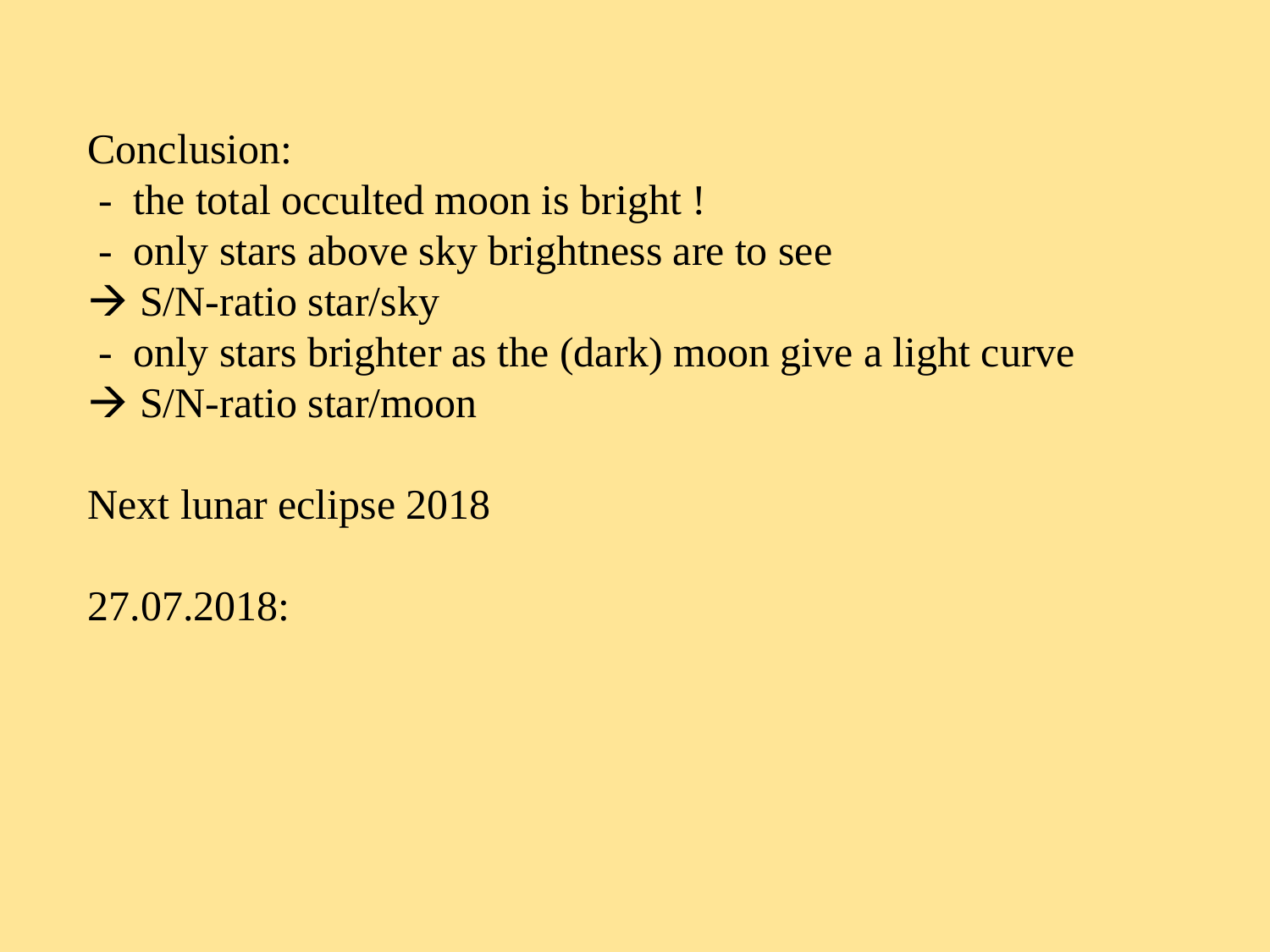#### Occultation prediction for Comthurey

E. Longitude 13 11 24.6, Latitude 53 15 57.8, Alt. 60m; Telescope dia 20cm; dMag 0.0

day Time P Star Sp Mag Mag % Elon Sun Moon CA PA VA AA Libration A B RV Cct durn R.A. (J2000) Dec Mdist SV v m d h m s No D v r V ill Alt Alt Az o o o o L B m/om/o "/s o sechm s o m s Mm m/s 18 Jul 27 19 7 34 D X 48369 M2 10.5 9.6v 34E 179 -1 0 124 74U 37 68 52 -0.1 +0.7 +1.1+2.6.276 49.1 20 27 17.9 -19 41 24 406.1 831.2 X 48369 = ASAS J202718-1941.4, 10.36, range 0.18, V. Type MISC, Period 158.814194 days, Phase 17 % 18 Jul 27 19 8 2 R X174375 11.4 10.9 33E 179 -1 0 124 28N 305 337 321 -0.1 +0.7 +0.4 +0.9 324 140.3 20 25 50.6 -19 44 38 406.1 829.2 18 Jul 27 19 8 20 R 163560 G5 9.5 9.2 32E 179 -1 0 124 35N 312 344 328 -0.1 +0.7 +0.3 +0.7 .289 133.3 20 25 55.9 -19 43 14 406.1 828.9 18 Jul 27 19 9 10 r X174372 11.9 11.8 31E 179 -1 0 125 -32N 245 277 260 -0.1 +0.7 +0.8+1.9 .393 -159.2 20 25 46.6 -19 59 20 406.1 828.0 18 Jul 27 19 16 24 r X238991 12.3 17E 179 -2 1 126 -3N 270 301 286 -0.2 +0.7 +0.7 +1.5 .415 175.3 20 25 53.7 -19 52 50 406.0 820.5 18 Jul 27 19 21 5 r X239003 12.3 10 179 - 2 2 127 1021 228 259 243 - 0 2 + 0 7 + 1 0 + 2 2 328 - 142 4 20 26 18 1 - 20 238 405 9 816 1 18 Jul 27 19 21 31 d X239078 12.0 9E 179 -2 1 127 40U 117 148 133 -0.2 +0.7 +0.5 +1.1 .353 -31.8 20 28 1.0 -19 59 32 406.0 817.3 18 Jul 27 19 22 7 d X239085 12.0 8E 179 -2 2 127 35U 83 113 98 -0.2 +0.7 +0.8 +1.7 414 2.8 20 28 8.5 -19 50 53 405 9 816 9 18 Jul 27 19 22 10 M X174483 11.4 11.1 8E 179 - 2 1 127 75U 176 206 191 -0.2 +0.7 +9.9 +9.9 .000 -90.0 20 27 11.3 -20 7 35 406.0 815.9 18 Jul 27 19 22 42 m X239030 11.7 7E 179 -2 2 127 87U 355 26 11 -0.2 +0.7 +9.9 + 9.9 000 90.0 20 27 2.1 -19 37 10 405.9 815.4 18 Jul 27 19 24 14 r X239000 12.4 5E 179 -3 2 128 -22S 248 278 263 -0.2 +0.7 +0.9+1.9 .393 -162.3 20 26 12.2 -19 58 14 405.9 812.8 18 Iul 27 19 24 43 d X239081 11 5 5E 179 -3 2 127 40U 125 156 141 -0.2 +0.7 +0.5 +0.9 .317 -39.9 20 28 2.0 -20 1 10 405.9 814.1 18 Jul 27 19 24 50 d X239050 12.5 4E 179 -3 2 128 66U 167 197 183 -0.2 +0.7 -1.5 -4.0 060 -81.7 20 27 25.9 -20 7 0 405.9 812.9 18 Jul 27 19 24 56 r X239008 12.2 4E 179 -3 2 128 102U 308 339 324 -0.2 +0.7 +0.5 +0.8 .302 137.0 20 26 22.4 -19 43 31 405.9 812.4 4E 179 -3 2 127 36U 73 103 88 -0.2 +0.7 +0.8 +1.8 .404 12.2 20 28 12.2 -19 48 23 405.9 813.5 18 Iul 27 19 25 27 d X239088 12.5 18 Jul 27 19 25 40 r X238999 12.4 3E 179 -3 2 128 103U 256 286 271 -0.2 +0.7 +0.8+1.7 .406 -170.1 20 26 12.1 -19 56 17 405.9 811.3 18 Jul 27 19 30 7 d X174610 11.7 11.3 0E 179 -3 3 128 28U 80 110 95 -0.2 +0.7 +0.8 +1.7 409 5.2 20 28 22.2 -19 49 58 405.8 809.0 18 Jul 27 19 31 10 M X174492 10.1 10.0 0E 179 -3 3 129 81U 355 25 11 -0.2 +0.7 +9.9 +9.9 .000 90.0 20 27 16.4 -19 35 57 405.8 807.1 18 Jul 27 19 35 0 r X239018 12.4 0E 179 -4 3 130 86U 227 256 242 -0.2 +0.7 +1.1+2.2 .320 -141.7 20 26 43.1 -20 2 22 405.8 802.7 18 Jul 27 19 35 15 m X239049 11.9 0E 179 -4 3 130 79U 355 24 10 -0.2 +0.7 +9.9 +9.9 000 90.0 20 27 23.2 -19 35 20 405.7 803.2 0E 179 -4 3 130 65U 183 213 199 -0.2 +0.7 +3.0+7.1 .059 -98.3 20 27 25.9 -20 7 0 405.8 802.8 18 Iul 27 19 35 38 r X239050 12.5 18 Jul 27 19 35 56 d X239101 12.3 0E 179 -4 3 130 25U 77 106 92 -0.2 +0.7 +0.9 + 1.7 404 8.5 20 28 31.5 - 19 48 53 405.8 803.6 18 Jul 27 19 43 4 R X174466 10.6 9.9 0E 179 -5 4 131 78U 231 260 247 -0.2 +0.7 +1.1+2.1 335 -146.2 20 26 53.9 -20 1 16 405.7 795.2 18 Jul 27 19 45 10 d X239114 12.0 0E 179 -5 4 131 13U 88 117 104 -0.2 +0.7 +0.9+1.5 .403 -3.4 20 28 48.9 -19 51 32 405.6 795.0 18 Jul 27 19 48 8 d X174633 11.5 11.0 0E 179 -5 4 132 19U 131 159 146 -0.2 +0.7 +0.6 +0.7 .278 -46.2 20 28 38.7 -20 1 32 405.6 792.0 18 Jul 27 19 49 56 D 163609 G3 9.2 8.8 0E 179 -6 5 132 39U 45 73 61 -0.2 +0.7 +1.1 + 2.2 .310 39.5 20 28 38.9 -19 41 25 405.6 790.5 18 Jul 27 19 51 54 d X239123 11.9 0E 179 -6 5 133 18U 79 107 95 -0.2 +0.7 +0.9+1.6.399 5.4 20 28 59.5 -19 49 0 405.6 788.8 18 Jul 27 19 52 2 d X239115 12.1 0E 179 -6 5 133 11U 124 151 139 -0.2 +0.7 +0.7 +0.9 312 -38.9 20 28 50.3 -19 59 53 405.6 788.6 18 Jul 27 19 52 13 d X239127 12.0 0E 179 -6 5 133 12U 88 116 104 -0.2 +0.7 +0.9 +1.5 400 -3.5 20 29 0.9 -19 51 15 405.6 788.6 18 Iul 27 19 52 59 R 163583 M0 10 3 9 7 0 R 179 - 6 5 133 7411 302 330 318 -0 2 +0 7 +0 7 +0 9 317 142 5 20 27 6 7 -19 43 49 405 5 786 2 18 Jul 27 19 53 30 d X239122 12.4 0E 179 -6 5 133 27U 66 94 81 -0.2 +0.7 +1.0+1.8 379 18.7 20 28 57.8 -19 45 40 405.5 787.4 18 Jul 27 19 53 41 r X239028 12.5 0E 179 -6 5 134 71U 253 281 269 -0.2 +0.7 +1.0+1.7 .391 -168.3 20 27 1.1 -19 55 55 405.5 785.4 18 Jul 27 19 54 32 d X239129 12.3 0E 179 -6 5 133 9U 94 122 110 -0.2 +0.7 +0.9 +1.4 .394 -9.9 20 29 4.7 -19 52 49 405.5 786.6 18 Jul 27 19 54 53 R X 48369 M2 10.5 9.6y 0E 179 -6 6 134 71U 314 341 329 -0.3 +0.7 +0.6 +0.6 -261 130.8 20 27 17.9 -19 41 24 405.5 784.6 X 48369 = ASAS J202718-1941.4, 10.36, range 0.18, V, Type MISC, Period 158.814194 days, Phase 17 % 18 Jul 27 19 58 9 R 189296 G5 9.4 9.1 0E 179 -6 6 135 69U 271 298 287 -0.3 +0.7 +0.9+1.4 .394 173.2 20 27 5.7 -19 51 7 405.5 781.5 18 Jul 27 19 59 17 m X239082 11.7 0E 179 -7 6 134 60U 354 21 10 -0.3 +0.7 +9.9 +9.9 000 90.0 20 28 4.1 -19 36 15 405.4 781.4 18 Jul 27 20 3 6 r X239042 11.8 0E 179 -7 6 136 59U 249 276 265 -0.3 +0.7 +1.1+1.7 381 -164.7 20 27 18.2 -19 56 32 405 4 777.3 18 Jul 27 20 3 7 D X 48422 A2 9.9 9.5 0E 179 -7 6 135 34U 57 84 72 -0.3 +0.7 +1.1+1.9 .352 27.3 20 29 9.3 -19 43 18 405.4 779.0 18 Jul 27 20 4 26 D X174681 11.0 10.7 0E 179 -7 6 135 34U 58 85 74 -0.3 +0.7 +1.1 +1.9 .355 26.2 20 29 12.2 -19 43 29 405.4 777.8 18 Jul 27 20 8 17 r X239048 12.3 0E 179 -7 7 137 58U 276 302 291 -0.3 +0.7 +1.0+1.3 385 168.5 20 27 23.0 -19 49 36 405.3 773.0 18 Jul 27 20 10 56 d X239150 12.1 0E 179 -8 7 137 21U 107 133 123 -0.3 +0.7 +0.9+1.1 .361 -23.2 20 29 29.6 -19 55 25 405.3 772.4 18 Jul 27 20 12 26 R X174520 11.1 10.2 0E 179 -8 7 137 53U 269 294 284 -0.3 +0.7 +1.0+1.4 .390 175.4 20 27 29.7 -19 51 15 405.3 769.5 18 Jul 27 20 14 38 d X239148 12.1 0E 179 -8 7 137 42U 55 81 71 -0.3 +0.7 +1.2 +1.9 .342 28.9 20 29 27.4 -19 42 26 405.3 769.3 0E 179 - 8 7 138 36U 74 99 89 - 0.3 + 0.7 + 1.1 + 1.6 .384 10.3 20 29 36.8 - 19 46 43 405.3 769.1 18 Iul 27 20 15 0 d X 239152 12 4 18 Jul 27 20 17 12 d X239145 12.0 0E 179 -8 8 138 46U 44 70 60 -0.3 +0.7 +1.3 + 2.1 .301 39.4 20 29 24.1 -19 40 14 405.2 767.2 18 Jul 27 20 18 53 d X239139 12.5 0E 179 -9 8 139 23U 143 168 159 -0.3 +0.7 +0.7 +0.2 199 -59.2 20 29 20.8 -20 2 29 405.3 765.5 0E 179 -9 8 139 32U 224 249 240 -0.3 +0.7 +1.3+2.0 .298 -140.2 20 28 2.0 -20 1 10 405.2 763.2 18 Iul 27 20 20 35 r X239081 11 5 18 Jul 27 20 20 37 r X174539 11.6 10.9 0E 179 -9 8 139 44U 267 292 283 -0.3 +0.7 +1.1+1.4 .387 176.9 20 27 43.3 -19 51 22 405.2 763.0

#### 18 Jul 27 20 22 50 d X174697 11.9 11.9 0E 179 -9 8 139 25U 148 173 164 -0.3 +0.7 +0.6-0.1 166 -64.5 20 29 22.3 -20 3 5 405.2 762.5

18 Jul 27 20 23 29 r X239078 12.0 0E 179 -9 8 140 31U 232 256 248 -0.3 +0.7 +1.2+1.9 .329 -148.3 20 28 1.0 -19 59 32 405.2 760.9 18 Jul 27 20 26 56 d X239163 11.8 0E 179 -9 8 140 35U 126 150 141 -0.3 +0.7 +0.9 +0.7 .286 -42.2 20 29 46.9 -19 59 0 405.2 759.6 18 Jul 27 20 32 6 d X239165 12.0 0E 179 -10 9 141 57U 48 71 63 -0.4 +0.8 +1.3 +1.9 .312 35.6 20 29 51.0 -19 40 14 405.1 755.7 18 Jul 27 20 32 14 D X174759 10.8 10.6 0E 179 -10 9 141 55U 68 92 84 -0.4 +0.8 +1.2 +1.6 .371 15.0 20 30 3.2 -19 44 42 405.1 755.7 18 Jul 27 20 36 5 r X239085 12.0 0E 179 -10 9 142 28U 266 289 282 -0.4 +0.8 +1.2 +1.3 .381 177.0 20 28 8.5 -19 50 53 405.0 751.4 18 Jul 27 20 37 25 D X174783 11.4 11.0 0E 179 -10 9 142 60U 72 95 87 -0.4 +0.8 +1.2 +1.5 .374 11.6 20 30 12.8 -19 45 16 405.0 751.9 18 Jul 27 20 37 35 d X174760 11.5 11.0 0E 179 -10 10 142 62U 53 75 68 -0.4 +0.8 +1.3 +1.8 .328 30.7 20 30 3.3 -19 40 56 405.0 751.8 18 Jul 27 20 38 17 r X239088 12.5 0E 179 - 10 10 143 30U 276 298 291 - 0.4 + 0.8 + 1.1 + 1.2 .372 167.6 20 28 12.2 - 19 48 23 405.0 749.9 18 Iul 27 20 39 31 E X 174633 11 5 11 0 0 R 179 - 11 10 143 1211 217 240 233 - 0 4 + 0 8 + 1 4 + 2 1 264 - 133 9 20 28 38 7 - 20 1 32 405 0 749 2 18 Jul 27 20 39 39 D 163632 G0 8.9 8.7 0E 179 -11 10 143 62U 71 94 87 -0.4 +0.8 +1.2+1.5 .373 11.7 20 30 16.4 -19 45 6 405.0 750.3 18 Jul 27 20 40 26 D X174797 11.1 10.2 0E 179 -11 10 143 57U 101 124 117 -0.4 +0.8 +1.1 +1.1 363 -17.8 20 30 19.6 -19 52 35 405.0 749.8 18 Jul 27 20 43 38 d X239180 12.3 0E 179 -11 10 144 60U 104 126 120 -0.4 +0.8 +1.1+1.0 .354 -21.2 20 30 24.1 -19 53 15 405.0 747.5 18 Jul 27 20 44 39 r X174610 11.7 11.3 0E 179 -11 10 144 23U 268 290 284 -0.4 +0.8 +1.2 +1.2 .377 174.7 20 28 22.2 -19 49 58 405.0 745.4 18 Jul 27 20 46 24 d X239183 11.7 0E 179-11 10 144 62U 111 133 126 -0.4 +0.8 +1.1 +0.9 .335 -27.9 20 30 26.4 -19 54 46 405.0 745.5 18 Iul 27 20 47 32 d X239184 12 4 0E 179-11 10 145 62U 114 135 129 -0.4 +0.8 +1.1 +0.9 .325 -30.8 20 30 27.0 -19 55 24 405.0 744.9 18 Jul 27 20 48 47 m X239156 11.6 0E 179-11 10 145 38U 173 194 189 -0.4 +0.8 +9.9+9.9 .000 -90.0 20 29 39.2 -20 4 18 405.0 743.4 18 Jul 27 20 48 58 R 163609 G3 9.2 8.8 0E 179-11 11 145 41U 303 324 318 -0.4 +0.8 +1.1+0.7 .291 140.4 20 28 38.9 -19 41 25 404.9 742.7 0E 179-11 10 145 59U 129 151 145 -0.4 +0.8 +1.1 +0.5 .259 -46.6 20 30 21.6 -19 58 44 404.9 743.1 18 Jul 27 20 49 54 d X239178 12 4 18 Jul 27 20 50 9 d X239176 12.2 0E 179-11 10 145 54U 143 164 158 -0.4 +0.8 +1.0+0.1 .189 -59.9 20 30 11.8 -20 1 4 404.9 742.7 18 Jul 27 20 50 21 r X239115 12.1 0E 179 - 11 11 146 8U 224 245 240 - 0.4 + 0.8 + 1.4 + 1.8 . 294 - 141.2 20 28 50.3 - 19 59 53 404 9 741.8 18 Jul 27 20 50 29 r X239101 12.3 0E 179 -11 11 146 23U 272 293 287 -0.4 +0.8 +1.2 +1.2 .372 171.3 20 28 31.5 -19 48 53 404.9 741.6 18 Jul 27 20 50 58 D 189367cG5 9.3 8.9 0E 179 -12 11 145 66U 114 135 129 -0.4 +0.8 +1.1 +0.9 .324 -30.7 20 30 32.6 -19 55 12 404.9 742.6 189367 is double: \*\* 9.7 9.7 0.10" 90.0,  $dT = +0.28$ sec

#### 189367 has been reported as non-instantaneous (OCc 190). Observations are highly desired

18 Jul 27 20 51 33 d X239188 12.5 0E 179-12 11 145 76U 57 79 73 -0.4 +0.8 +1.3 +1.6 .341 25.3 20 30 28.8 -19 41 21 404.9 742.3 18 Jul 27 20 51 34 d X239182 12.0 0E 179-12 11 145 62U 127 148 142 -0.4 +0.8 +1.1 +0.6 .272 -43.9 20 30 26.1 -19 58 6 404.9 742.0 18 Jul 27 20 52 33 D X239199 11.4 0E 179-12 11 146 71U 102 123 117 -0.4 +0.8 +1.2 +1.0 .356 -19.2 20 30 38.9 -19 52 16 404.9 741.6 18 Jul 27 20 52 43 M X174739 11.2 9.8 0E 179 -12 11 146 43U 173 194 188 -0.4 +0.8 +9.9+9.9 .000 -90.0 20 29 46.1 -20 5 1 404.9 740.8 18 Jul 27 20 55 25 r X174697 11.9 11.9 0E 179 - 12 11 147 29U 198 219 214 - 0.4 + 0.8 + 1.5 + 2.7 . 161 - 115.5 20 29 22.3 - 20 3 5 404.9 738.8 18 Jul 27 20 57 12 d X239204 11.8 0E 179 11 147 74U 111 132 127 -0.4 +0.8 +1.2 +0.9 .329 -28.8 20 30 43.4 -19 54 23 404.9 738.5 18 Jul 27 20 57 50 r X239139 12.5 0E 179 11 147 27U 203 224 219 -0.4 +0.8 +1.5 + 2.4 .192 -120.8 20 29 20.8 -20 2 29 404.9 737.2 18 Jul 27 20 57 54 d X239197 11.6 0E 179 11 147 83U 56 76 72 -0.4 +0.8 +1.3 +1.6 .335 26.6 20 30 38.0 -19 40 42 404.8 738.2 18 Jul 27 20 58 0 m X239153 11.8 0E 179 12 147 71U 353 13 8 -0.4 +0.8 +9.9 + 9.9 -0.00 90.0 20 29 37 5 -19 33 20 404.8 737.4 18 Jul 27 21 0 46 r X239114 12.0 0E 179 12 148 16U 259 279 275 -0.4 +0.8 +1.3 +1.3 .373 -176.6 20 28 48.9 -19 51 32 404.8 735.0 18 Jul 27 21 2 30 d X239213 12.0 0E 179 12 148 87U 73 93 89 0.4 + 0.8 + 1.3 + 1.3 .369 9.2 20 30 53.4 - 19 44 29 404.8 735.4 18 Jul 27 21 4 31 d X239216 12 1 0E 179 12 148 82U 113 132 128 -0.4 +0.8 +1.2 +0.8 .321 -30.4 20 30 54.4 -19 54 21 404.8 734.0 18 Jul 27 21 6 16 M X 48446 K0 9.8 9.2 0E 179 12 149 76U 352 12 8 -0.5 +0.8 +9.9+9.9 000 90.0 20 29 50.4 -19 33 7 404.7 732.4 18 Jul 27 21 6 22 r X239122 12.4 0E 179 12 149 33U 281 300 297 -0.5 +0.8 +1.3+0.9 352 161.1 20 28 57.8 -19 45 40 404.8 731.8 18 Jul 27 21 6 27 d X239223 12.1 0E 179 12 149 88U 98 117 113 -0.5 +0.8 +1.3 +1.0.359 -15.5 20 31 1.6 -19 50 32 404.8 733.0 18 Jul 27 21 7 25 d X239221 12.5 0E 179 12 149 86U 112 131 127 -0.5 +0.8 +1.2 +0.8 .323 -29.6 20 30 59.3 -19 54 0 404.8 732.3 18 Jul 27 21 8 10 r X239123 11.9 0E 179 12 149 26U 268 287 283 -0.5 +0.8 +1.3 +1.1 .369 174.5 20 28 59.5 -19 49 0 404.7 730.7 18 Iul 27 21 8 21 r X239127 12 0 0E 179 12 150 22U 259 278 275 -0.5 +0.8 +1.3 + 1.2 .370 - 176.6 20 29 0.9 - 19 51 15 404.7 730.5 18 Jul 27 21 9 37 r X239129 12.3 0E 179 12 150 21U 252 271 268 -0.5 +0.8 +1.3+1.3 .365 -170.2 20 29 4.7 -19 52 49 404.7 729.8 18 Jul 27 21 12 13 R X 48422 A2 9.9 9.5 0E 179 13 150 42U 290 308 305 -0.5 +0.8 +1.3 +0.8 329 152.6 20 29 9.3 -19 43 18 404.7 728.4 18 Jul 27 21 14 16 R X174681 11.0 10.7 0E 179 13 151 43U 288 306 304 -0.5 +0.8 +1.3 +0.8 331 153.7 20 29 12.2 -19 43 29 404.7 727.3 18 Jul 27 21 18 4 r X239145 12.0 3E 179 13 152 54U 301 319 317 -0.5 +0.8 +1.3+0.5 .284 140.5 20 29 24.1 -19 40 14 404.7 725.3 18 Jul 27 21 18 41 D 163649 K0 9.4 8.8 4E 179 13 151 -45N 90 108 106 -0.5 +0.8 +1.3 +1.0 .365 -8.2 20 31 21.3 -19 47 56 404.7 726.1 18 Jul 27 21 18 45 d X174877 11.6 10.9 4E 179 13 151 95U 122 140 138 -0.5 +0.8 +1.3+0.5 .280 -40.6 20 31 11.7 -19 55 51 404.7 725.9 18 Jul 27 21 21 42 r X239150 12.1 8E 179 13 153 35U 239 256 254 -0.5 +0.8 +1.4 +1.4 .338 -156.9 20 29 29.6 -19 55 25 404.7 723.4 18 Jul 27 21 23 30 r X239148 12.1 11E 179 13 153 52U 291 308 306 -0.5 +0.8 +1.4 +0.7 321 151.0 20 29 27.4 -19 42 26 404.6 722.5 18 Jul 27 21 24 2 r X239163 11.8 12E 179 13 153 46U 220 236 235 -0.5 +0.8 +1.4 + 1.7 .272 -137.8 20 29 46.9 -19 59 0 404.6 722.3 18 Jul 27 21 25 12 m X239198 12.4 14E 179 13 153 78U 172 188 187 -0.5 +0.8 +9.9 +9.9 .000 -90.0 20 30 38.3 -20 3 20 404.6 722.2 18 Jul 27 21 27 1 d X239236 12.5 17E 179 13 153 -41N 84 100 99 -0.5 +0.8 +1.4 +1.0 .366 -2.4 20 31 34.0 -19 45 55 404.6 721.8 18 Jul 27 21 27 18 D X239218 11.4 17E 179 14 153 19N 23 40 39 -0.5 +0.8 +1.4 +2.2 194 58.0 20 30 57.0 -19 33 55 404.6 721.4 18 Jul 27 21 29 22 r X239176 12.2 21E 179 13 154 62U 202 218 217 -0.5 +0.8 +1.5+2.2 .184 -120.1 20 30 11.8 -20 1 4 404.6 719.8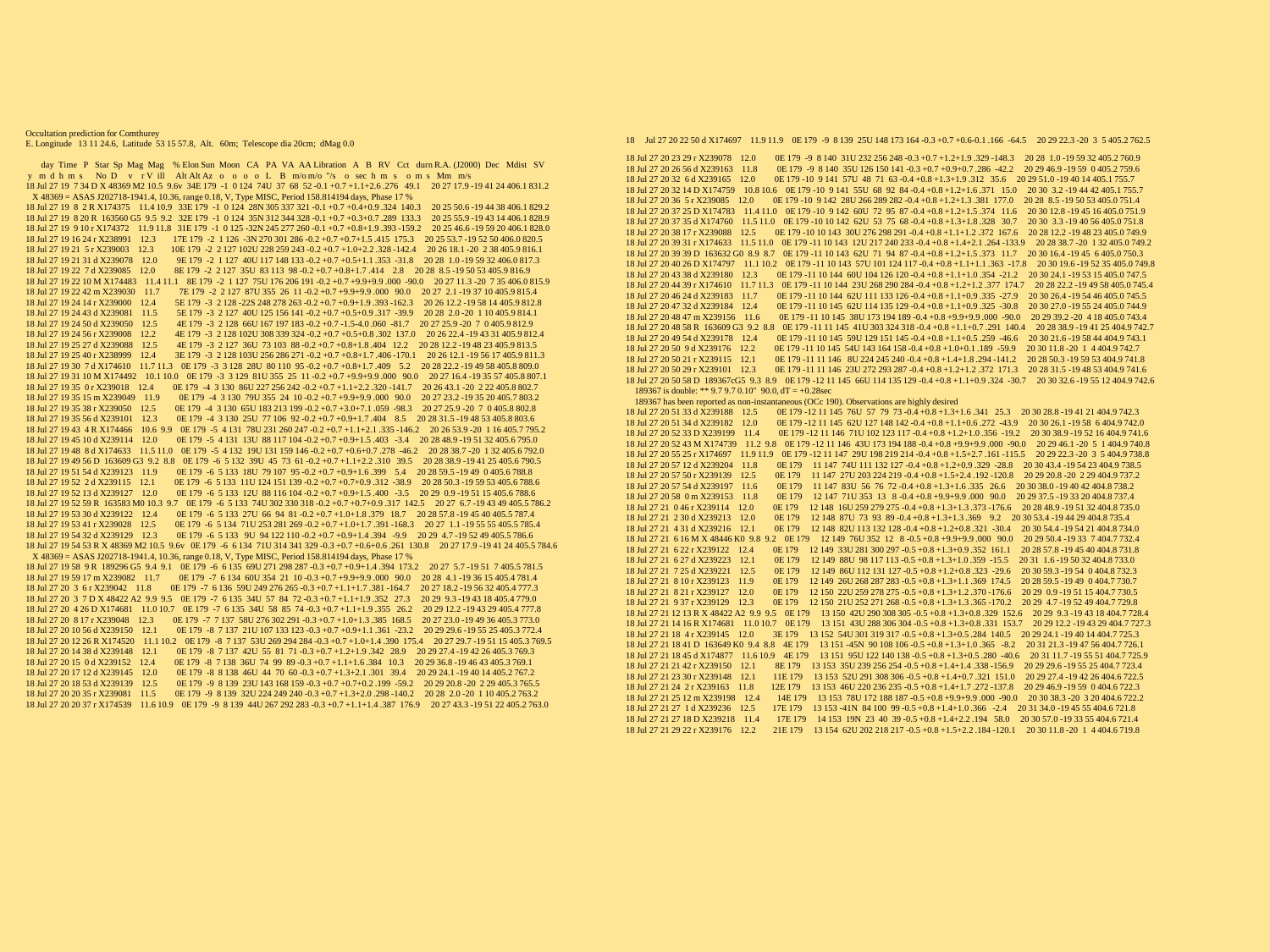- Event close to horizont, SUMMER
- Altitude moon in totality 10 to 13° (delta moon -21°)
- Start TSE behind small cloudes close to horizont, So the fight give one event only…. 21 18 39.8 D 163649 K0 9.4 8.8 4E 179 13 151